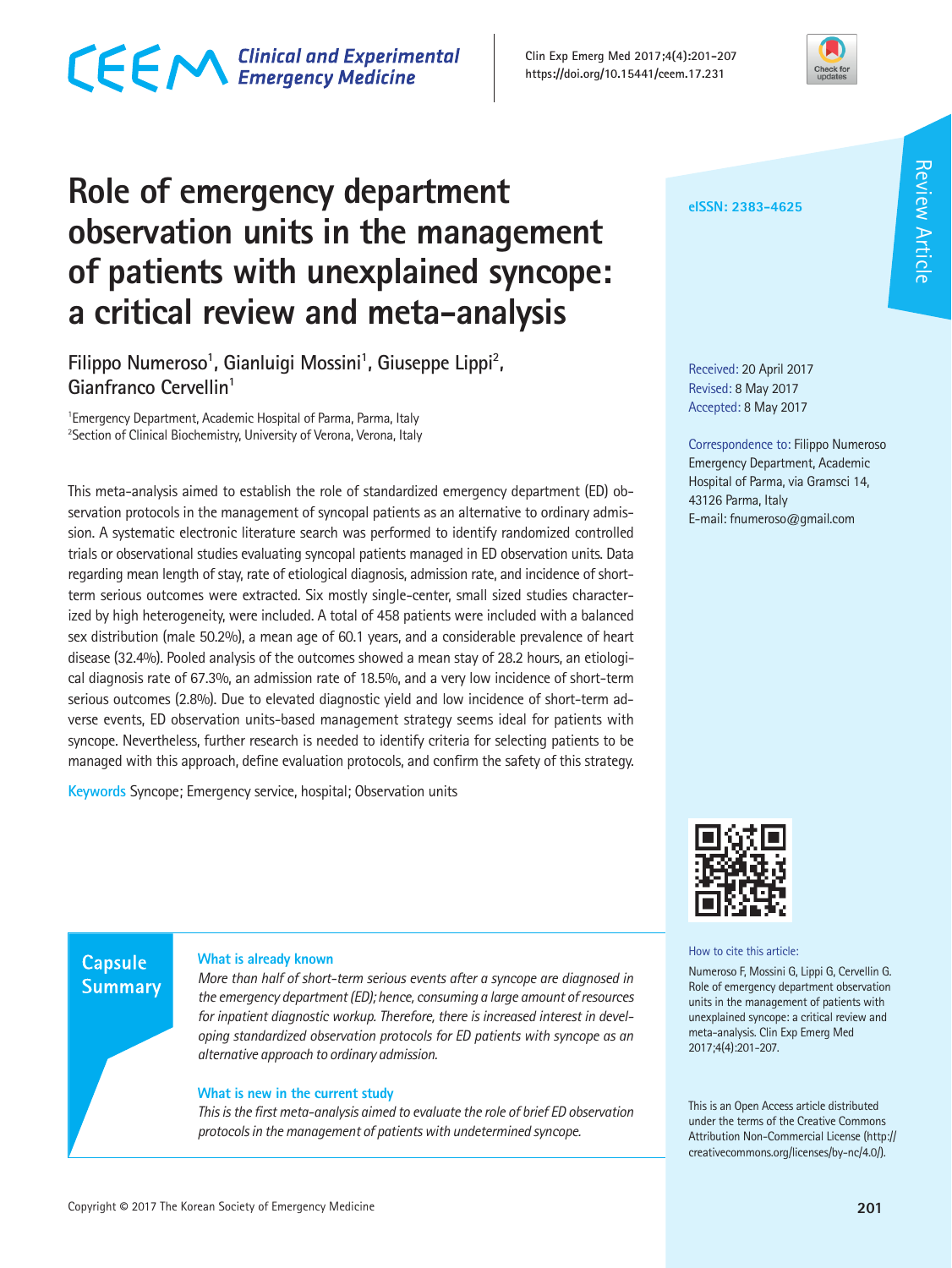# **INTRODUCTION**

Syncope is a daily challenge for emergency physicians (EPs) since it represents approximately 3% of the emergency department  $(ED)$  visits, 6% of hospital admissions,<sup>1</sup> and is also responsible for large hospital expenses (i.e., the total annual cost is estimated at 2.4 billion dollars in the US). $2$  The evaluation of patients with syncope in the ED is challenging as it is multifaceted, and often vague in nature since most patients are asymptomatic upon arrival; therefore, the diagnosis can only be done presumptively. The potential causes of syncope are broad, ranging from benign etiologies to life-threatening cardiovascular conditions. Due to the risk of sudden death, many EPs often chose a 'safe' management method for these patients by admitting them to the hospital.

Although the diffusion of guidelines into practice has allowed a considerable improvement in the clinical management of patients with syncope during the last decades,<sup>3</sup> the admission rate remains high (38% to 42%) compared to the incidence of shortterm events.<sup>4</sup> According to the Position Paper of the Canadian Cardiovascular Society,<sup>5</sup> the percentage of short-term (i.e., within 1 month) non-fatal severe outcomes is approximately 12% with low incidence of deaths (0.7%) throughout the same period. It has also been reported that more than half of these events (7.5%, i.e., 62.5% of the total number of events) occur at the time of ED admission. Therefore, it seems reasonable that only a minority of patients will benefit from further assessment and treatment after a thorough evaluation in the ED. Patients with a negative workup in the ED do not benefit from hospital admission since the risk of a life-threatening event is extremely low even in the presence of cardiovascular risk factors.<sup>4,6</sup>

On the other hand, it is still uncertain whether hospitalization may help reduce adverse events in patients with unexplained syncope. The decision to admit a patient should also take into consideration many variables such as incremental costs, the risk of adverse events during hospital stay and the actual effectiveness of hospitalization for the clinical management.<sup>7</sup>

Due to the high prevalence of syncope, the multiple etiologies and the incremental expenditures emerging from inpatient diagnostic workup, there is increasing interest in ED-based observation protocols as an alternative approach to ordinary admission. According to these standardized observation protocols, patients with unexplained syncope can be observed and monitored in an appropriate area of the ED, conventionally known as ED observation unit (EDOU). This approach makes it possible to optimize the diagnostic process, allowing tailoring the use of hospitalization and diagnostic investigations to the individuals. According to the first international workshop on risk stratification for syncopal pa-

tient in the ED<sup>7</sup> held in Gargnano (Italy) in 2013, EDOUs admission was considered particularly suitable for high- and intermediate-risk patients since it would help in deciding between patient admission or discharge, eventually followed by a fast-track path to an outpatient syncope unit.

To the best of our knowledge, no meta-analyses have been published so far with the aim of evaluating the role of brief EDOU protocols in the management of patients with undetermined syncope. Therefore, we performed a critical review of the literature to summarize the available evidence on syncope management in the ED.

### **METHODS**

#### **Search strategy and study selection**

A systematic electronic search was performed in Medline (via Pub-Med), Embase, clinicaltrials.gov and Cochrane Library for identifying randomized controlled trials (RCTs) and observational studies using the search keywords "syncope," "emergency department," "observation," "unit," "protocol(s)." These terms were combined using Boolean operators "AND" and "OR," with no date restriction. The references of the retrieved articles were also scrutinized to identify additional and pertinent items.

Two independent reviewers (FN and GM) initially screened the title and/or abstract of all articles for possible inclusion. When potentially eligible, the complete article was then scrutinized according to the following criteria: (1) studies investigating syncopal patients managed in a short-stay observation unit located in the ED, and (2) reporting at least one of the following: mean length of stay in the EDOU, rate of admission, rate of etiological diagnosis, incidence of short-term serious events. Exclusion criteria were (1) duplicate reporting (in which case the manuscript reporting the largest sample of patients was selected), (2) differentiated syncope patients (i.e., studies recruiting patients with an already defined diagnosis of syncope, e.g., cardiovascular cause only), (3) studies enrolling patients with near syncope, or (4) articles written in languages other than English.

#### **Data extraction**

Two independent reviewers (FN and GM) retrieved the following information on pre-specified data collection forms: authors, journal, year of publication, location, study design, enrollment criteria, number and demographic characteristics, prevalence of heart diseases (i.e., coronary heart diseases, heart failure, or arrhythmias), mean length of stay in the EDOU, rate of admission, rate of etiological diagnosis, and incidence of short-term adverse outcomes. Authors were contacted if the data needed clarification or were incomplete. Additional information was included when the re-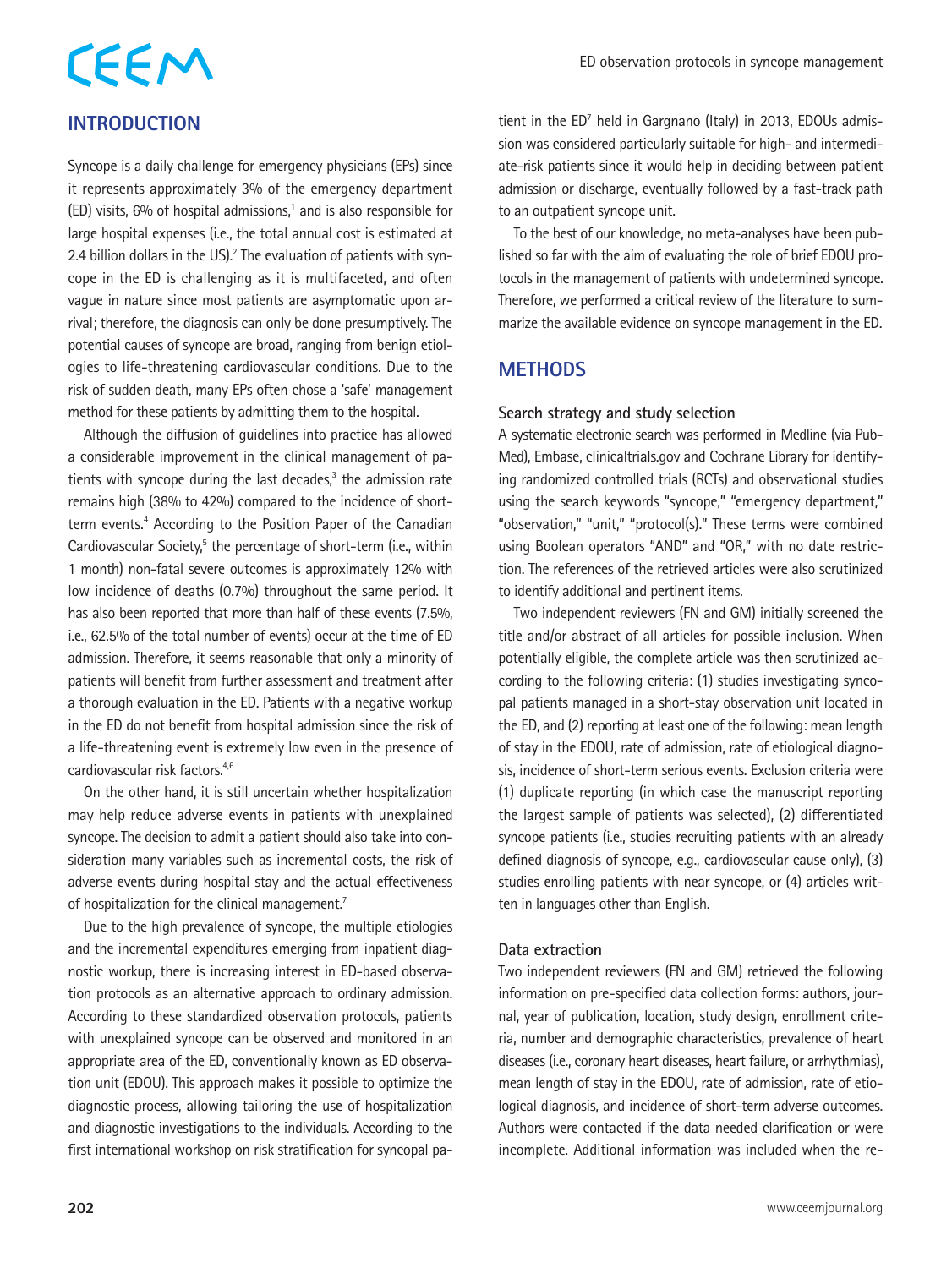sponse was obtained; otherwise, the available data were used for our analyses. Only short-term adverse events were considered for evaluating the safety of EDOU model with the assumption that only these outcomes could influence the decision making about the patient's disposition. Notably, it was already demonstrated that long-term prognosis is substantially unaffected by hospital admission and is related to comorbidity.<sup>8</sup>

#### **Assessment of the quality of studies**

The methodological quality of the studies included was assessed by two reviewers (GL and GC) independently, using the Jadad score<sup>9</sup> for RCTs and the Newcastle Ottawa Scale<sup>10</sup> for observational, non-randomized studies.



**Fig. 1.** Flowchart of the literature search and study selection procedure. SU, syncope unit; ED, emergency department.

#### **Data analysis**

Pooled estimates for the outcomes of interest were analyzed using random effects meta-analysis. Admission rate, etiological diagnosis, and short-term adverse events were reported as proportions and 95% confidence intervals. With regard to the specified outcomes, heterogeneity was assessed using the  $l^2$  statistic where thresholds of 25%, 50%, and 75% indicated low, moderate and high heterogeneity, respectively. The mean length of stay in the EDOU (continuous variable) was reported as weighted mean with a pooled standard deviation as a measurement of uncertainty. Statistical analyses were performed with MedCalc Statistical Software ver. 16.8.4 (MedCalc Software, Ostend, Belgium).

### **RESULTS**

#### **Study selection**

Fig. 1 shows the flowchart for the literature search strategy and the study selection procedure. Initially, 96 records were identified during the database search. After the exclusion of duplicates, 76 citations were reviewed at the title and/or abstract level. A total number of 57 documents were excluded because they were review articles, case reports, or studies enrolling EDOU cohorts of patients to evaluate for other issues instead of evaluating syncope only. Nineteen reports were then included for further analysis. Ten items were excluded since they were based on syncope facilities located outside the ED or focused on guidelines implementation in the ED, whereas three studies were excluded because they did not report the outcomes of interest. Therefore, six studies were included in our meta-analysis.<sup>11-16</sup>

#### **Study characteristics**

The main characteristics of the six studies are shown in Table  $1^{11-16}$ Four were observational studies and two were RCTs. These were mostly single-center studies, conducted in 2004 to 2016, three each in the United States and Europe (two in Italy and one in Spain). The sample size of these studies ranged between 27 and

|  |  | Table 1. Main characteristics of the studies included in the meta-analysis |  |  |  |  |  |  |  |
|--|--|----------------------------------------------------------------------------|--|--|--|--|--|--|--|
|--|--|----------------------------------------------------------------------------|--|--|--|--|--|--|--|

| <b>Study</b>                         | Year | Country | <b>Design</b> | <b>Patients</b><br>(n) | Male<br>(0/0) | (yr) | Mean age CV disease<br>(0/0) | Inclusion criteria                                      |
|--------------------------------------|------|---------|---------------|------------------------|---------------|------|------------------------------|---------------------------------------------------------|
| Shen et al. $11$                     | 2004 | US      | <b>RCT</b>    | 51                     | 49            | 64   | 43                           | Patients with undetermined syncope at intermediate risk |
| Rodriguez-Entem et al. <sup>12</sup> | 2008 | Spain   | OS            | 199                    | 54            | 67   | <b>NA</b>                    | Patients not selected on a risk category basis          |
| Sun et al. <sup>13</sup>             | 2013 | US      | <b>RCT</b>    | 62                     | 47            | 65   | 23                           | Patients with undetermined syncope at intermediate risk |
| Grossman et al. <sup>14</sup>        | 2015 | US      | 0S            | 27                     | 33            | 53   | 22                           | Patients not selected on a risk category basis          |
| Ungar et al. <sup>15</sup>           | 2016 | Italy   | 0S            | 60                     | 40            | 68.5 | 55                           | Patients not selected on a risk category basis          |
| Numeroso et al. <sup>16</sup>        | 2016 | Italy   | 0S            | 59                     | 59            | 66.7 | 15                           | Patients with undetermined syncope at intermediate risk |

CV, cardiovascular; RCT, randomized controlled trial; OS, observational study; NA, not applicable.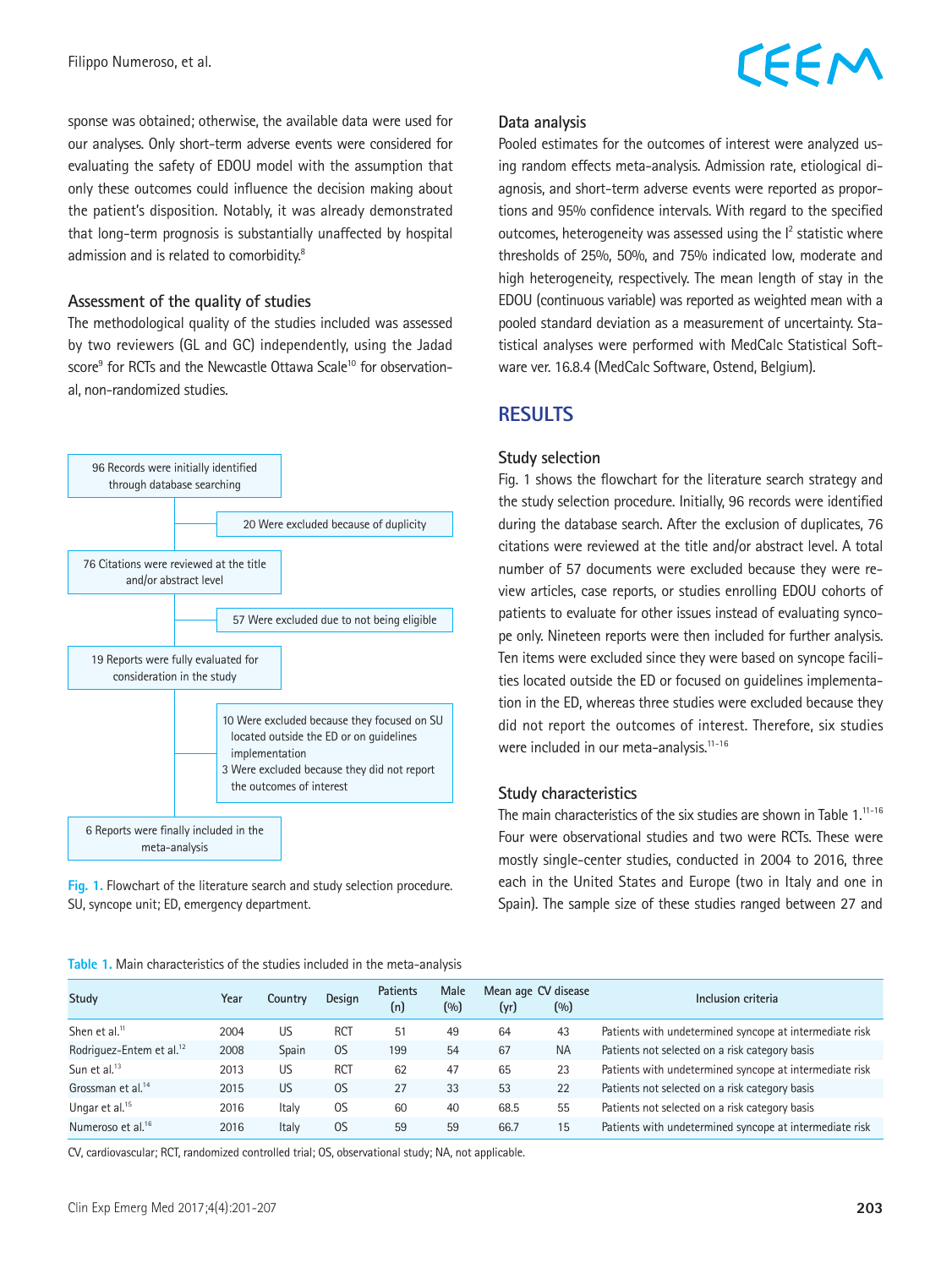#### ED observation protocols in syncope management

# CEEM

199, with a balanced distribution for sex and with ages of 53 to 68.5 years. The prevalence of cardiovascular diseases ranged between 15% and 55%. A total of 458 patients were included in these studies, with a balanced sex distribution (men were 50.2% of total); the overall mean age of the patient was relatively young, (60.1 years) albeit, with considerable prevalence of heart disease  $(32.4%).$ 

Enrollment criteria in these studies varied; three studies were focused on patients at intermediate risk (with slight differences in identification criteria), while the remaining studies included patients regardless of their risk category, only excluding those with acute disease already present at ED admission or a non-syncopal transient loss of consciousness (Supplementary Table 1).<sup>11-16</sup>

#### **Quality assessment**

According to Jadad scores, one RCT was high quality and one RCT was low quality (Supplementary Table 2).<sup>11,13</sup> According to the Newcastle-Ottawa Scale, the two observational studies were high quality and one observational study was moderate quality; for the last one, the Newcastle-Ottawa Scale was only partially applicable, so the total sum was not considered (Supplementary Table 3).12,14-16

#### **Study results**

Table 2 shows the endpoints reported by the studies included in this meta-analysis.<sup>11-16</sup> The SEEDS Study,<sup>11</sup> the first study published, was a prospective, single-center RCT investigating the usefulness of a standardized pathway for the evaluation and management of patients presenting to the ED with syncope. It was based on a designated ED syncope unit (EDSU) equipped with multidisciplinary diagnostic resources for assessment of syncopal patients at intermediate risk of cardiovascular outcomes. The study showed that the model based on EDSU significantly improved the rate of etiological diagnosis (10% in standard care patients versus 67% in those evaluated in EDSU), and was effective in lowering both hospital admission rate (43% in the group with patients evaluat-

#### **Table 2.** Endpoints reported by the studies included

| <b>Study</b>                         |     |           |           |                      | Patients Mean LOS Admission Etiological Short term<br>hours (SD) rate diagnosis outcomes |
|--------------------------------------|-----|-----------|-----------|----------------------|------------------------------------------------------------------------------------------|
| Shen et al. <sup>11</sup>            | 51  | NA.       |           | 22 (43.1) 34 (66.6)  | <b>NA</b>                                                                                |
| Rodriguez-Entem et al. <sup>12</sup> | 199 | 19(15)    |           | 20 (10.0) 131 (65.8) | <b>NA</b>                                                                                |
| Sun et al. <sup>13</sup>             | 62  | 29 (15)   | 9(14.5)   | <b>NA</b>            | 2(3.2)                                                                                   |
| Grossman et al. <sup>14</sup>        | 27  | <b>NA</b> | <b>NA</b> | 12(44.4)             | <b>NA</b>                                                                                |
| Ungar et al. <sup>15</sup>           | 60  | 34(8)     | 7(11.6)   | 40 (66.6)            | 3(5.0)                                                                                   |
| Numeroso et al. <sup>16</sup>        | 59  | 41(17)    | <b>NA</b> | 42(71.2)             | 0(0.0)                                                                                   |

Values are presented as number (%) unless otherwise indicated. LOS, length of stay; SD, standard deviation; NA, not applicable.

ed in EDSU vs. 98% in the standard care group) and the total length of hospital stay in the cases of ordinary hospitalization (total patient-hospital days reduced from 140 with standard care to 64 in the EDSU group). Notably, hospital admissions were mostly related to therapeutic purposes (19/22, i.e., 86%) rather than caused by the absence of a diagnosis at the end of an EDSU evaluation. During the long-term follow-up, no significant differences were found between the EDSU and standard-care group, both in actuarial survival (97% and 90%,  $P = 0.30$ ) and survival from recurrent syncope (88% and 89%,  $P = 0.72$ ).

In an ensuing study, Rodriguez-Entem et al. $12$  investigated the effectiveness of a two-phased protocol based on a strict application of the European Society of Cardiology guidelines and on the availability of a dedicated area of the ED where patients could be monitored until they were discharged or admitted. Phase 1 was based on initial clinical assessment with electrocardiogram and monitoring, whereas phase 2 entailed further evaluation using inpatient electrophysiological study or outpatient tilt table test building on the findings of the electrocardiogram and echocardiogram. This approach facilitated higher rates of etiological diagnosis (65.8% upon discharge from the ED, 78% after completion of the diagnostic protocol), with a mean stay of 19 hours in the ED and low rates of hospital admissions (10%).

More recently, the Emergency Department Observation Syncope Protocol study<sup>13</sup> showed that an ED observation syncope protocol for intermediate-risk patients was effective in facilitating lower hospital admission rate (15% vs. 92%), shorter mean hospital length of stay (29 vs. 47 hours), and lower hospital costs (mean cost at index visit 1,400 vs. 2,420 US dollars), with no difference in the rate of short-term serious outcomes after hospital discharge (3% among patients managed with the ED observation protocol) compared to the patients admitted.

In the study by Grossman et al.,<sup>14</sup> a cohort of ED syncopal patients were retrospectively reviewed. The diagnostic yield of the three management modalities based on EPs judgment in different hospital settings were compared; it showed that patients managed with full hospitalization ( $>1$  day) were more likely to be discharged with a definite etiology of syncope (74%) as compared to those managed with a 1-day admission to an inpatient ward (64%) or evaluated in the EDOU (44%). Nevertheless, this data may be biased because serious causes of syncope (e.g., pulmonary embolism, sepsis, ventricular dysrhythmias, stroke, or acute myocardial infarction) were identified among a considerable number of fully admitted patients (38%). Therefore, these patients should be considered as having syncope associated with an acute disease already present at ED admission rather than undetermined syncope complicated by a short-term adverse outcome. Both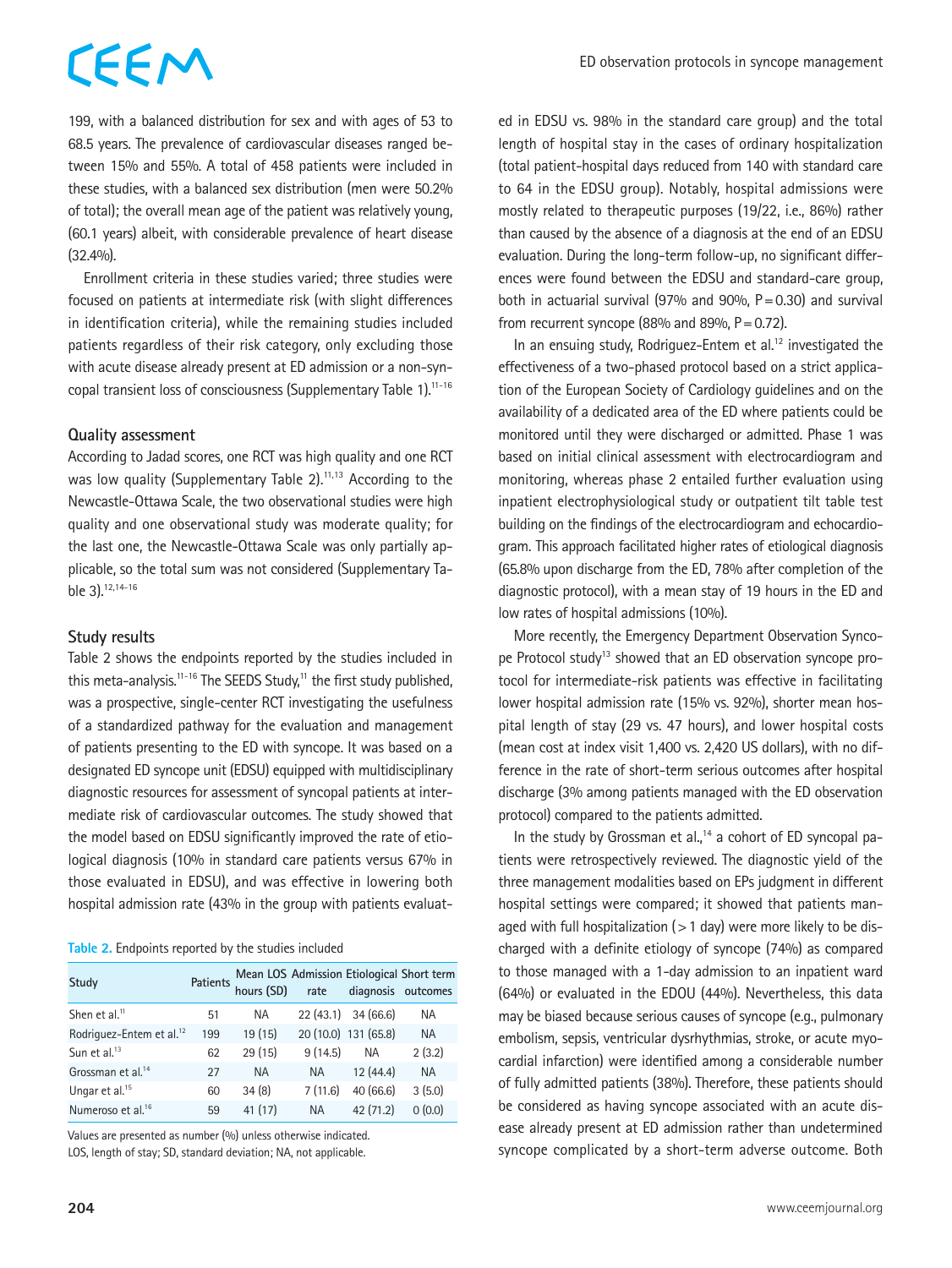Filippo Numeroso, et al.

### 1-day admission and EDOU patients received a lower percentage of definite etiologic diagnoses, 36.3% and 56.6%, respectively; but no information was provided about the tests needed to reach a diagnosis during such a brief hospital stay ( $\leq$  24 hours), except for low number of echocardiograms.

Ungar et al.15 investigated the impact of a structured hospital organization based on the presence of a short-stay observation unit inside the ED and an outpatient syncope unit on the admission rate and the clinical outcomes, such as death and re-admission. The availability of these facilities significantly improved the diagnostic performance, without increasing short-term adverse events. More specifically, patients managed in short-stay observation units had relatively short stays. Eighty percent of them were kept in for ≤24 hours while the remaining 20% stayed for 24 to 48 hours; the mean length of stay was 34 hours with a standard deviation of 8. When compared with those managed by ordinary admission, these patients had a lower rate of unexplained syncope (33.4% vs. 51.8%, respectively), and a low incidence of short-term adverse events (3 re-admissions for non-fatal-events, corresponding to 5% of the total cohort). In the IRiS Study,<sup>16</sup> the management of patients with undetermined syncope at intermediate risk was also analyzed, showing that a short hospital stay in the EDOU yielded a better diagnostic efficiency (unexplained cases, 28.8% vs. 51%), and significantly lower costs (mean expenditure for each case, 431.80 vs. 2,969 US dollars) compared to the ordinary hospital admission, and this was mostly attributable to shorter length of stay (mean length of stay, 41 vs. 211 hours). Nevertheless, these data were partially biased because EDOU patients were younger with fewer comorbidities and heart diseases, and cardiac monitoring devices are more readily available in the EDOU as compared to the ordinary wards.

#### **Pooled estimates for the outcomes**

Table 3 shows the pooled estimates for the outcomes considered. The mean length of stay was 28.2 hours (95% confidence interval, 26.7 to 29.7). An etiological diagnosis could be reached in approximately two-thirds of the patients (67.3%) while overall admission rate was low (18.5%), and short-term adverse outcomes were seen in a very small percentage of patients (2.8%). Notably,

#### **Table 3.** Pooled estimates for the outcomes

| Outcome                         |     | Sample size Pooled estimates, % (95% CI) |
|---------------------------------|-----|------------------------------------------|
| Mean length of stay in the EDOU | 380 | 28.2 (26.7-29.7)                         |
| Etiological diagnosis           | 396 | 67.3 (58.1-75.9)                         |
| Admission rate                  | 372 | 18.5 (7.8-32.4)                          |
| Serious outcomes                | 181 | $2.8(0.4 - 7.2)$                         |

CI, confidence interval; EDOU, emergency department observation unit.

# CEEM

heterogeneity was moderate for the rate of etiological diagnosis (I-squared, 31.3%) and high for both admission rate (I-squared, 88.4%) and the rate of short-term negative outcomes (I-squared, 51.4%). Similarly, the coefficient of variation of the length of stay was found to be rather high (approximately 50%), indicating a high dispersion around the mean.

### **DISCUSSION**

#### **Summary of evidence**

The results of this meta-analysis show that the available studies on the role of the EDOUs in the management of patients with syncope are scarce and small-sized, mainly based on a single center, and they present significant differences in methodology. Therefore, additional research on this important issue is recommended to better understand the unresolved questions.

The main gap concerns the lack of definite criteria for identifying patients with indeterminate syncope, for whom evaluation in the EDOU may be appropriate. Notably, the mean age of the entire study population included in this meta-analysis is relatively low (60 years), and this is probably attributable to the fact that patient enrolment, especially in observational studies, was dependent on the individual judgement of the EPs, who usually tend to manage younger and healthier patients with short observation or discharge.

The EDOSP and IRiS studies confirmed that patients at intermediate risk, namely patients of any age with stable heart disease or comorbidities, could be reliably managed with intensive clinical monitoring in the EDOU rather than with hospital admission. Conversely, these patients tend to be hospitalized, thus leading to prolonged stays and higher costs with no improvements in diagnostic yield.16

A second important drawback is related to the lack of consensus on the equipment and tests necessary for the rigorous evaluation of patients with syncope in the EDOU. This is mirrored by the variability of instrumental investigations and management practices among the different studies. Hence, standardized EDOU protocols should be defined to harmonize clinical and instrumental procedures, and optimizing the ED approach to syncopal patients. According to the national regulations in Italy, the length of stay in the EDOUs should be no longer than 36 hours.<sup>17</sup> Therefore, the short length of stay estimated in this meta-analysis (28.2 hours) further supports the reliability of managing syncope in the EDOU. The adoption of a standardized-care pathway will predictably lead to optimization of the diagnostic yield, as has been shown in the EGSYS-2 Study.18

An additional gap in knowledge is the actual safety of the EDOU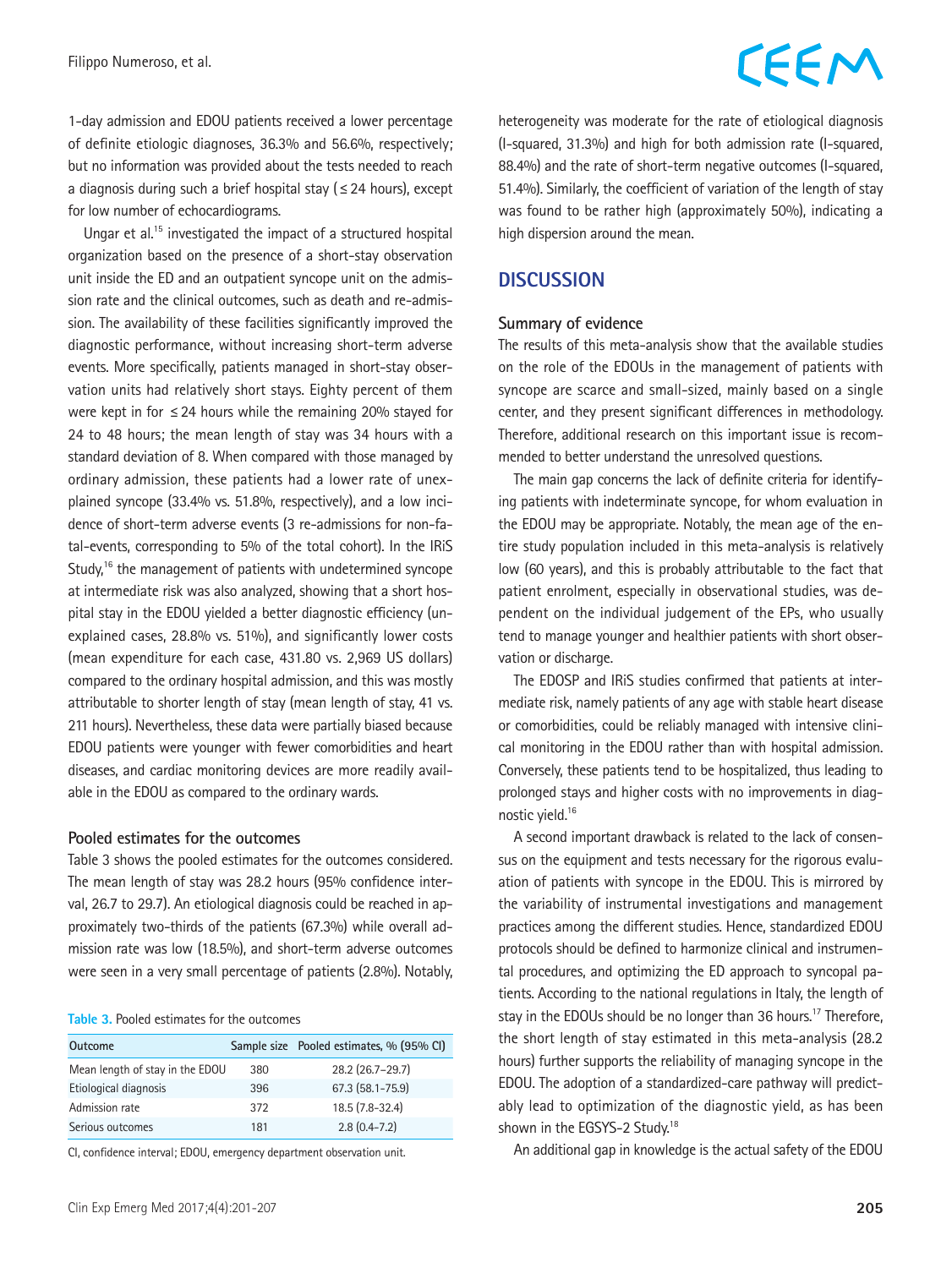model, since only a small number of studies have analyzed the short-term prognosis of patients discharged after being observed during a short stay. Since protection against adverse events<sup>8</sup> is the main purpose of admitting patients with undetermined syncope, the preliminary results obtained from the studies available must be confirmed with large, multicenter trials.

The admissions were overall infrequent (18.5%), but this result is biased due to high level of inter-study heterogeneity (I-square 88.4%), with the ordinary hospitalization rate being as high as 43%.<sup>11</sup> Although this finding is probably influenced by the lack of a standardized diagnostic protocol, the value of the EDOU in the management of patients with syncope is also related to the possibility of performing a more accurate risk stratification to identify patients needing admission because of being at high risk.

#### **Limitations**

This study has two main limitations. First, inclusion criteria were different among the studies; therefore, reporting average results might be misleading. Second, the small number of the studies included limits the usefulness of the pooled estimates as compared to the results of individual investigations.

## **CONCLUSION**

The considerable increase in ED overcrowding, combined with lower availability of inpatient hospital beds, represent critical social and health care issues. Although syncope appears to be an ideal condition for an EDOU-based management strategy, additional research is needed to, (1) define protocols for patient management, (2) identify criteria for the appropriate selection of syncopal patients who may be managed according to this pathway, and (3) confirm the safety of this model, based on the absence of short term serious events in syncopal patients with a negative ED evaluation.

# **SUPPLEMENTARY MATERIALS**

Supplementary Tables are available from: [https://doi.org/10.15441/](https://doi.org/10.15441/ceem.17.231) [ceem.17.231](https://doi.org/10.15441/ceem.17.231)

Supplementary Table 1. Enrollment criteria of the included studies in the meta-analysis

Supplementary Table 2. Quality assessment of randomized controlled trials

Supplementary Table 3. Quality assessment of observational studies

# **CONFLICT OF INTEREST**

No potential conflict of interest relevant to this article was reported.

### **REFERENCES**

- 1. Manolis AS, Linzer M, Salem D, Estes NA 3rd. Syncope: current diagnostic evaluation and management. Ann Intern Med 1990;112:850-63.
- 2. Task Force for the Diagnosis and Management of Syncope; European Society of Cardiology (ESC); European Heart Rhythm Association (EHRA), et al. Guidelines for the diagnosis and management of syncope (version 2009). Eur Heart J 2009;30: 2631-71.
- 3. Brignole M, Menozzi C, Bartoletti A, et al. A new management of syncope: prospective systematic guideline-based evaluation of patients referred urgently to general hospitals. Eur Heart J 2006;27:76-82.
- 4. Brignole M, Hamdan MH. New concepts in the assessment of syncope. J Am Coll Cardiol 2012;59:1583-91.
- 5. Sheldon RS, Morillo CA, Krahn AD, et al. Standardized approaches to the investigation of syncope: Canadian Cardiovascular Society position paper. Can J Cardiol 2011;27:246-53.
- 6. Morag RM, Murdock LF, Khan ZA, Heller MJ, Brenner BE. Do patients with a negative Emergency Department evaluation for syncope require hospital admission? J Emerg Med 2004; 27:339-43.
- 7. Costantino G, Sun BC, Barbic F, et al. Syncope clinical management in the emergency department: a consensus from the first international workshop on syncope risk stratification in the emergency department. Eur Heart J 2016;37:1493-8.
- 8. Costantino G, Perego F, Dipaola F, et al. Short- and long-term prognosis of syncope, risk factors, and role of hospital admission: results from the STePS (Short-Term Prognosis of Syncope) study. J Am Coll Cardiol 2008;51:276-83.
- 9. Jadad AR, Moore RA, Carroll D, et al. Assessing the quality of reports of randomized clinical trials: is blinding necessary? Control Clin Trials 1996;17:1-12.
- 10. Wells GA, Shea B, O'Connell D, et al. The Newcastle-Ottawa Scale (NOS) for assessing the quality of nonrandomised studies in meta-analyses [Internet]. Ottawa, ON: Ottawa Hospital Research Institute [cited 2017 Jun 1]. Available from: http:// www.ohri.ca/programs/clinical\_epidemiology/oxford.asp.
- 11. Shen WK, Decker WW, Smars PA, et al. Syncope Evaluation in the Emergency Department Study (SEEDS): a multidisciplinary approach to syncope management. Circulation 2004;110:3636- 45.
- 12. Rodriguez-Entem F, Gonzalez-Enriquez S, Olalla-Antolin JJ, et al. Management of syncope in the emergency department without hospital admission: usefulness of an arrhythmia unit coordinated protocol. Rev Esp Cardiol 2008;61:22-8.